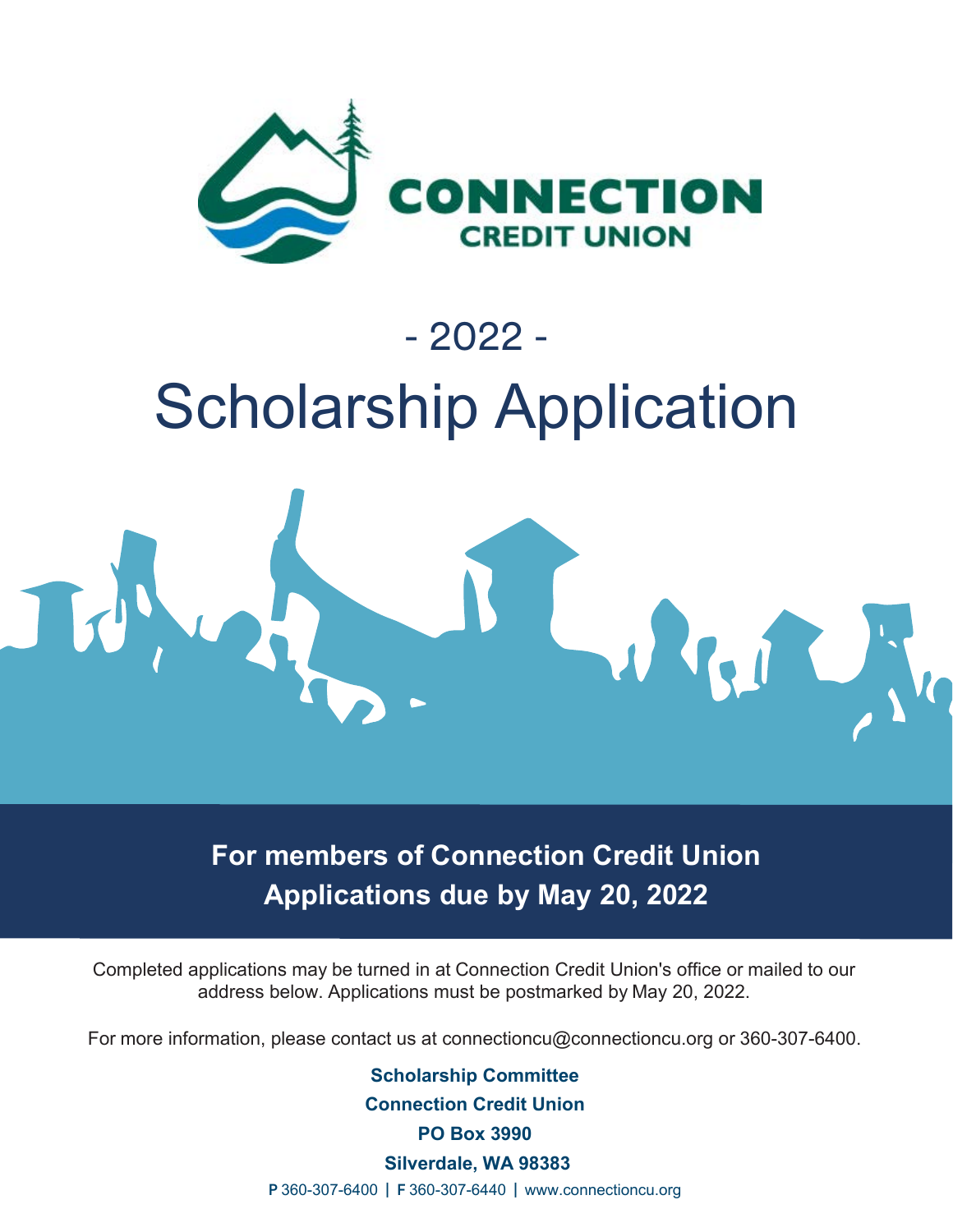### Connection Credit Union 2022 Scholarship Award Program

Connection Credit Union is now offering a scholarship fund for the benefit of its members and families. The purpose of the scholarship is to recognize and provide financial assistance to college or trade/technical school students pursuing an education in any degree program of study.

This scholarship award is subject to the following rules and regulations.

- 1. The candidate must be a member of Connection Credit Union to be eligible to receive an award. Non-members may apply by proving eligibility through a family member (member of your household) that is a current Connection Credit Union member. However, applicants that are selected for an award must establish individual membership with Connection Credit Union before receiving their awarded funds.
- 2. The candidate must be a senior attending high school or any year in college, and must have maintained a 3.0 ("B") average over the last three quarters or two semesters.
- 3. The recipient must attend a college certified by a regional accreditation association, or a school recognized by the Accrediting Commission of Career Schools & Colleges of Technology (ACCSCT). The recipient must provide proof of verified registration at an approved school in order to receive award funds.
- 4. The application must be on the official Connection Credit Union application form and received by the credit union by May 20, 2022. Mailed applications received after the deadline but postmarked by the designated date will be accepted. The award(s) will be presented during the credit union's July Board meeting, which the recipient should attend.
- 5. A committee appointed by the credit union's Board of Directors shall select awardees. Applications shall be modified to remove names so a "blind" selection process may be made without influence.
- 6. Annually the Board of Directors of Connection Credit Union shall determine the number and amounts of awards. This year the Board of Directors approved a \$10,000 scholarship fund allocation to be distributed among the winners selected by the Scholarship Committee. In addition, the Board has set an award minimum of \$500 per selected recipient.
- 7. A recipient is limited to one award per year. Scholarships are awarded one time only and are not renewable. A recipient may apply again in subsequent years.
- 8. Payment of the award shall be made directly to a recipient upon submission of verified registration at an approved school.

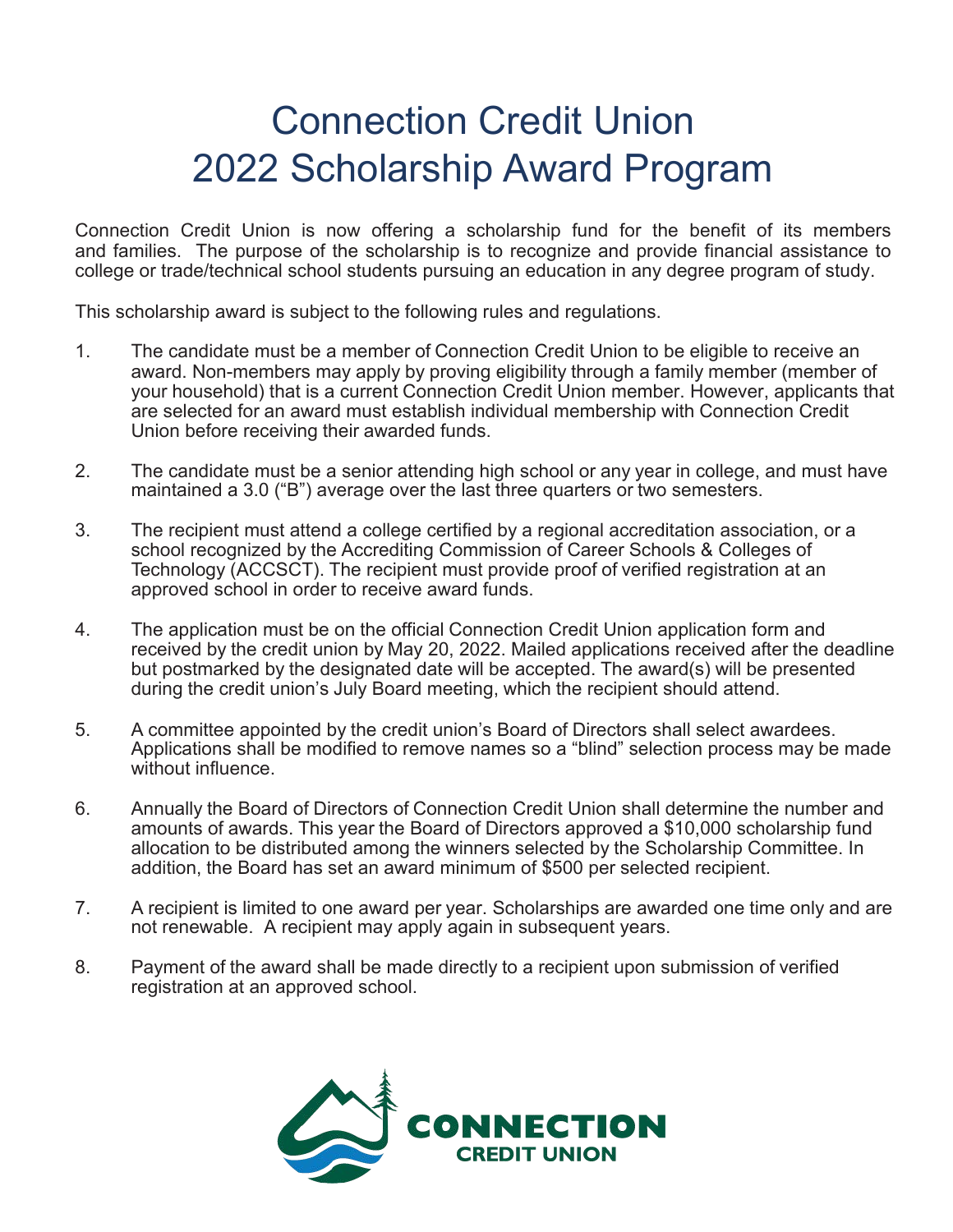## Connection Credit Union 2022 Scholarship Award Program

Complete the application in full; turn it in at Connection Credit Union's office or submit by mail. Applications by mail must be postmarked by May 20, 2022.

This application form contains interactive, or fillable form fields. Please complete each highlighted field, print and sign where indicated. Please attach your responses to the questionnaire, personal statement, and school transcript to this application.

#### Street Address City, State, Zip Name Email Address Birth Date Phone Number APPLICANT INFORMATION Eligibility  $\Box$  Applicant is a member of Connection CU<br> $\Box$  Applicant's family member is a member o Applicant's family member is a member of CCU CCU Member Number

I hereby certify that all of the information provided in this application is complete and true to the best of my knowledge. I hereby grant permission to Connection Credit Union to contact my references/and or school if necessary, and to use my name and likeness in the company communications (website, blog, newsletter, social media, etc.) in the event that I am selected to receive a scholarship award.

Applicant's Signature

Date

| PARENT/GUARDIAN INFORMATION        |  |  |
|------------------------------------|--|--|
|                                    |  |  |
| Name                               |  |  |
| <b>Street Address</b>              |  |  |
| City, State, Zip                   |  |  |
| <b>Connection CU Member Number</b> |  |  |
| <b>Phone Number</b>                |  |  |